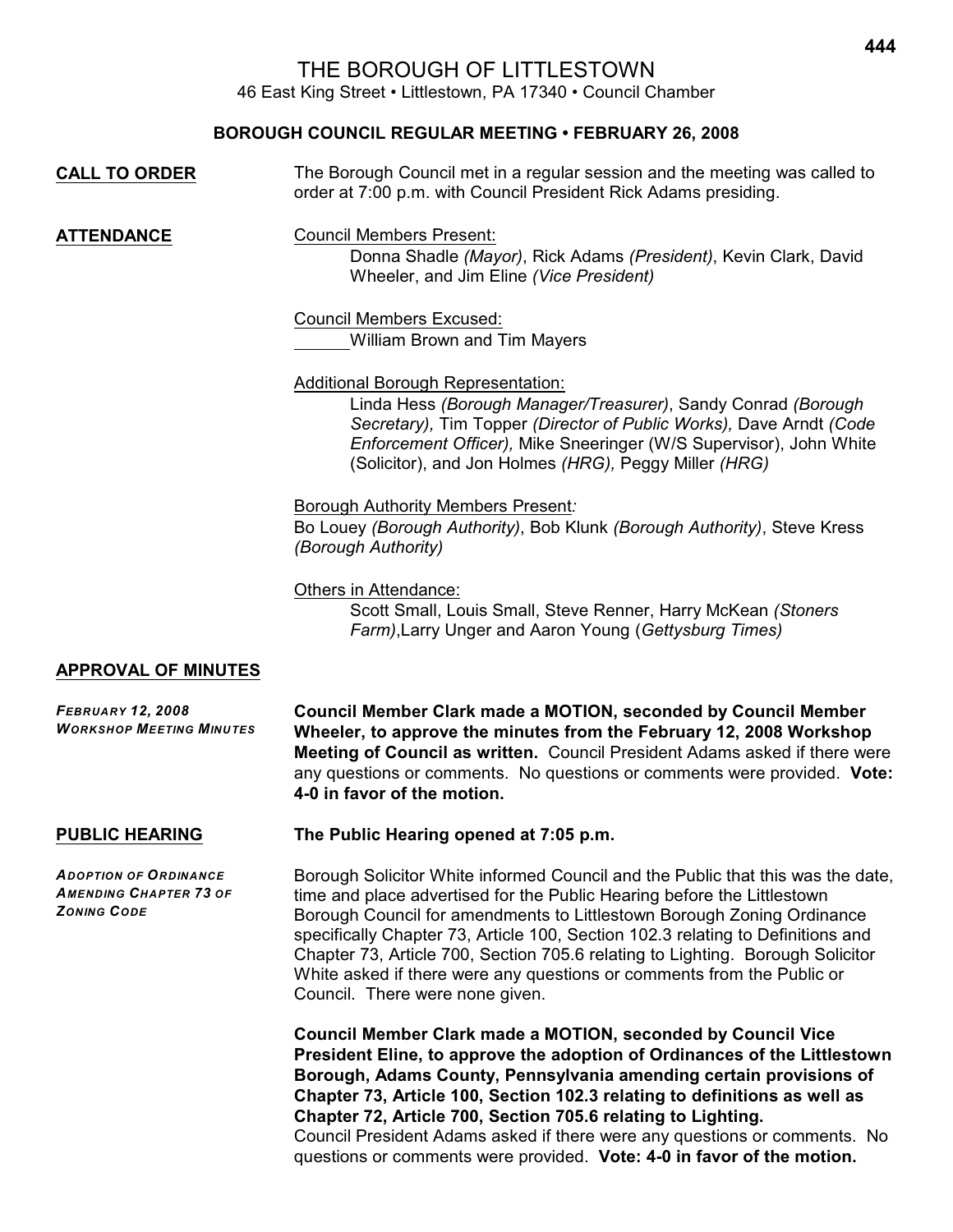| <b>APPOINTMENT OF STEVE</b><br><b>RENNER TO BOROUGH</b><br><b>AUTHORITY</b> | <b>Council Vice President Eline made a MOTION, seconded by Council</b><br>Member Wheeler, to appoint Steve Renner to the Borough Authority.<br>Council President Adams asked if there were any questions or comments. No<br>questions or comments were provided. Vote: 4-0 in favor of the motion.                                                                                                                                                                                                                                                                                                                                                                                                                                                                                                                                                                                         |
|-----------------------------------------------------------------------------|--------------------------------------------------------------------------------------------------------------------------------------------------------------------------------------------------------------------------------------------------------------------------------------------------------------------------------------------------------------------------------------------------------------------------------------------------------------------------------------------------------------------------------------------------------------------------------------------------------------------------------------------------------------------------------------------------------------------------------------------------------------------------------------------------------------------------------------------------------------------------------------------|
| <b>PUBLIC COMMENTS</b>                                                      |                                                                                                                                                                                                                                                                                                                                                                                                                                                                                                                                                                                                                                                                                                                                                                                                                                                                                            |
| <b>LARRY UNGER - STREET LIGHTS</b>                                          | Mr. Larry Unger thanked the Borough and the representatives for turning the<br>Prince Street lights on in a timely manner.                                                                                                                                                                                                                                                                                                                                                                                                                                                                                                                                                                                                                                                                                                                                                                 |
| <b>BOROUGH AUTHORITY</b>                                                    | Bob Klunk, Vice-Chair, opened the meeting of the Borough Authority at<br>$7:15$ pm.                                                                                                                                                                                                                                                                                                                                                                                                                                                                                                                                                                                                                                                                                                                                                                                                        |
| <b>REORGANIZATION</b>                                                       | Borough Authority Vice-Chair Klunk, made a MOTION seconded by<br>Borough Authority Member Kress, to appoint Steve Renner as Borough<br>Authority Chairman. Borough Authority Vice-Chair Klunk asked if there were<br>any questions or comments. No questions or comments were provided. Vote<br>5-0 in favor of the motion.                                                                                                                                                                                                                                                                                                                                                                                                                                                                                                                                                                |
|                                                                             | Borough Authority Member Kress, made a MOTION seconded by<br>Borough Authority Vice-Chair Klunk, to appoint Bo Louey as Borough<br>Authority Secretary. Borough Authority Vice-Chair Klunk asked if there were<br>any questions or comments. No questions or comments were provided. Vote<br>5-0 in favor of the motion.                                                                                                                                                                                                                                                                                                                                                                                                                                                                                                                                                                   |
| <b>CHAPTER 94 WASTE LOAD</b><br><b>MANAGEMENT REPORT</b>                    | Borough Engineer, Peggy Miller reviewed in detail the annual Chapter 94<br>Waste Load Management Report for 2007.                                                                                                                                                                                                                                                                                                                                                                                                                                                                                                                                                                                                                                                                                                                                                                          |
|                                                                             | Borough Authority Secretary Louey, made a MOTION seconded by<br>Borough Authority Member Kress, to approve the Chapter 94 Waste<br>Management Report as written. Borough Authority Vice-Chair Klunk asked if<br>there were any questions or comments. No questions or comments were<br>provided. Vote 5-0 in favor of the motion.                                                                                                                                                                                                                                                                                                                                                                                                                                                                                                                                                          |
| <b>SEWER MORATORIUM</b>                                                     | Based upon the information provided by the Borough's and Authority's<br>Engineer and after extensive discussion, Borough Authority Secretary<br>Louey, made a MOTION seconded by Borough Authority Member Kress,<br>to continue the WWTP Sewer Connection Moratorium, adopted April 25,<br>2006, until the completion and approval (by the PA DEP) of the Borough's<br>Act 537 Plan and the Borough's and the Authority's decisions as to the<br>manner in which such Act 537 Plan will be implemented. Borough<br>Authority Vice-Chair Klunk asked if there were any questions or comments.<br>Harry McKean asked for clarification to be sure that the development of<br>Stoner's Farm would not be affected by this motion since his plans were<br>approved prior to the original action on April 25, 2006. No questions or<br>comments were provided. Vote 5-0 in favor of the motion. |
| <b>ADJOURN</b>                                                              | Borough Authority Member Klunk asked if there was any other business to<br>come before the Authority. No other business was brought forward.                                                                                                                                                                                                                                                                                                                                                                                                                                                                                                                                                                                                                                                                                                                                               |
|                                                                             | Borough Authority Member Klunk made a MOTION, seconded by<br>Borough Authority Member Louey, to adjourn the meeting of the<br>Littlestown Borough Authority. Vote: 5-0 in favor of the motion.                                                                                                                                                                                                                                                                                                                                                                                                                                                                                                                                                                                                                                                                                             |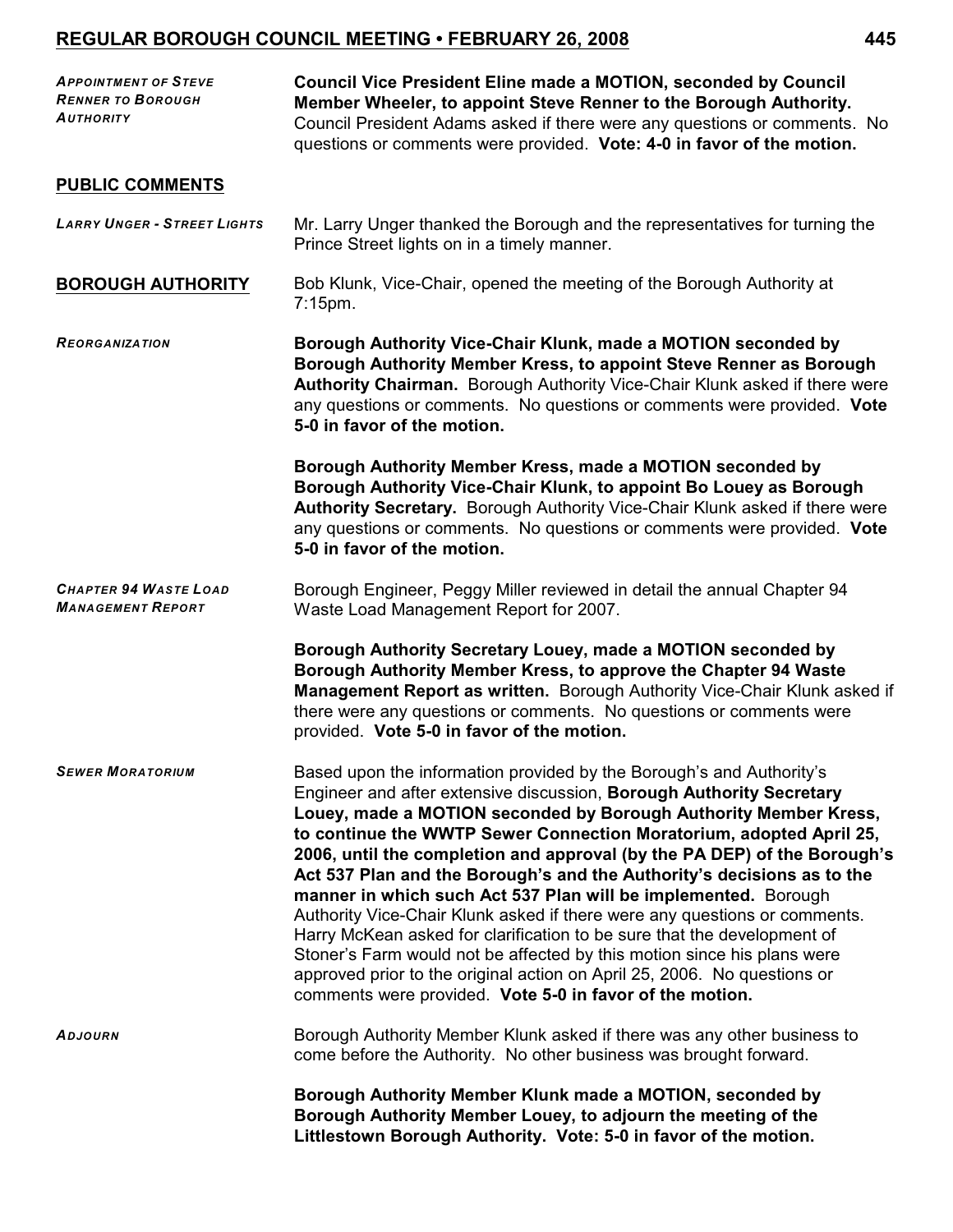| <b>ADJOURN</b><br>(CONTINUED)                                                                                  | The meeting adjourned at 8:05 p.m.                                                                                                                                                                                                                                                                                                                                                                                                                                                                                                                                                                                                                                                             |
|----------------------------------------------------------------------------------------------------------------|------------------------------------------------------------------------------------------------------------------------------------------------------------------------------------------------------------------------------------------------------------------------------------------------------------------------------------------------------------------------------------------------------------------------------------------------------------------------------------------------------------------------------------------------------------------------------------------------------------------------------------------------------------------------------------------------|
| <b>SEWER MORATORIUM</b>                                                                                        | Based upon the information provided by the Borough's and Authority's<br>Engineer, and after extensive discussion, Council Member Clark, made a<br><b>MOTION seconded by Council Member Wheeler, to continue the WWTP</b><br>Sewer Connection Moratorium, adopted April 25, 2006, until the<br>completion and approval (by the PA DEP) of the Borough's Act 537 Plan<br>and the Borough's and the Authority's decisions as to the manner in<br>which such Act 537 Plan will be implemented. Council President Adams<br>stated that this is a non-agenda item and asked if there were any questions or<br>comments. No questions or comments were provided. Vote: 4-0 in favor of<br>the motion. |
| <b>APPROVAL AND</b><br>PAYMENTS OF BILLS                                                                       | <b>Council Vice President Eline, made a MOTION seconded by Council</b><br>Member Clark, to approve the bills in the amount of \$241,976.01 for<br>February 7, 2008 through February 20, 2008 and Payroll for February 3,<br>2008 through February 16, 2008. Council President asked if there were any<br>questions or comments. No questions or comments were provided. Vote: 4-0<br>in favor of the motion.                                                                                                                                                                                                                                                                                   |
| <b>SEND LETTERS TO UNION AND</b><br><b>GERMANY TOWNSHIPS</b><br><b>REGARDING THE ACT 537</b>                   | <b>Council Member Clark, made a MOTION seconded by Council Member</b><br>Wheeler, to direct Borough Solicitor White to send letters to Union and<br>Germany Townships confirming their participation with a confirmed yes<br>or no into the Act 537 planning with the letter to be returned within sixty<br>(60) days. Council President Adams stated that this is a non-agenda item and<br>asked if there were any questions or comments. No questions or comments<br>were provided. Vote: 4-0 in favor of the motion.                                                                                                                                                                        |
|                                                                                                                | <b>Council Member Clark, made a MOTION seconded by Council Member</b><br>Wheeler, to amend the motion on the floor to add pending the return, if<br>their response is no then they will not be included in the Act 537 planning<br>and/or connections. Council President Adams stated that this is a non-<br>agenda item and asked if there were any questions or comments. No<br>questions or comments were provided. Vote: 4-0 in favor of the motion.                                                                                                                                                                                                                                       |
| <b>UNFINISHED BUSINESS</b>                                                                                     |                                                                                                                                                                                                                                                                                                                                                                                                                                                                                                                                                                                                                                                                                                |
| <b>WAIVER OF RESIDENCY</b><br><b>REQUIREMENT FOR LINDA HESS,</b><br><b>BOROUGH</b><br><b>MANAGER/TREASURER</b> | <b>Council Member Clark made a MOTION, seconded by Council Vice</b><br>President Eline, to approve the residency waiver request for the<br>appointed Borough Manager, Linda M. Hess, as provided for in the<br>Littlestown Borough Ordinance, Chapter 35-A (Manager) § 3. Council<br>President Adams asked if there were any questions or comments. No<br>questions or comments were provided. Vote: 4-0 in favor of the motion.                                                                                                                                                                                                                                                               |
| <b>NEW BUSINESS</b>                                                                                            |                                                                                                                                                                                                                                                                                                                                                                                                                                                                                                                                                                                                                                                                                                |

*WATER AND SEWER CONNECTION FEES PROPOSAL*

Council Member Clark stated that before going to advertisement and being put in the codes there is one correction that needs to be made. It should read "Pursuant to and in accordance with the Borough of Littlestown's Act *203* (change from 302) Study."

**Council Member Clark made a MOTION, seconded by Council Vice President Eline, to approve the advertisement of "an Ordinance of The**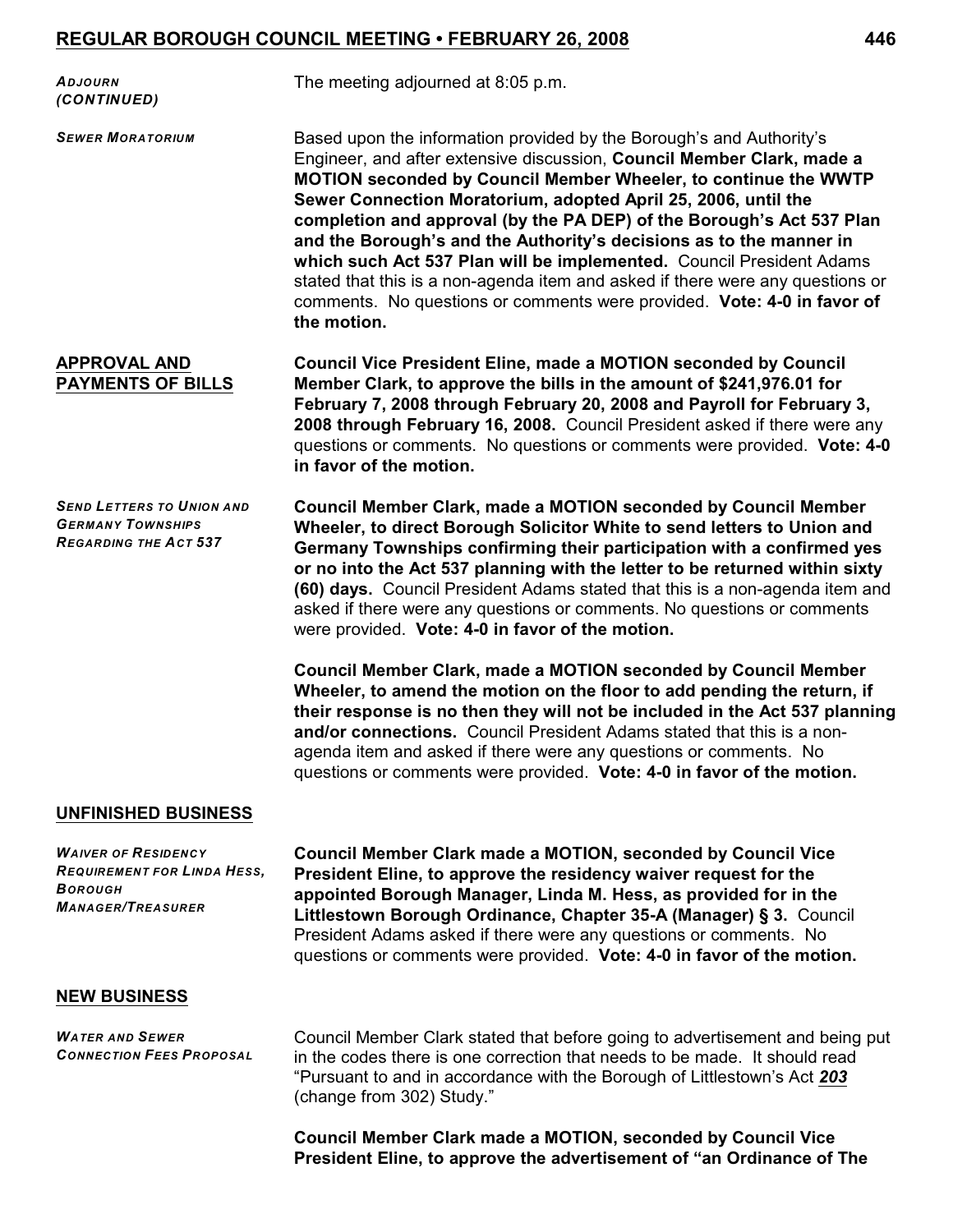| <b>WATER AND SEWER</b><br><b>CONNECTION FEES PROPOSAL</b><br>(CONTINUED)            | Borough of Littlestown, Adams County, Pennsylvania, adjusting the<br>public water service connection fees, by amending Chapter 70, Article III<br>§ 70-5, "connection fee", and Chapter 53, 53-3-H, sewer, with stated<br>corrections made prior to publication. Council President Adams asked if<br>there were any questions or comments. No questions or comments were<br>provided. Vote: 4-0 in favor of the motion.                                                                                                                                                 |
|-------------------------------------------------------------------------------------|-------------------------------------------------------------------------------------------------------------------------------------------------------------------------------------------------------------------------------------------------------------------------------------------------------------------------------------------------------------------------------------------------------------------------------------------------------------------------------------------------------------------------------------------------------------------------|
|                                                                                     | <b>Council Member Clark made a MOTION, seconded by Council Vice</b><br>President Eline, to amend the motion on the table to add that this applies<br>to all new connections that have not been previously approved in<br>subdivision or land development plans. Council President Adams asked if<br>there were any questions or comments. No questions or comments were<br>provided. Vote: 4-0 in favor of the motion.                                                                                                                                                  |
| <b>CHANGE NAME FROM</b><br><b>PATTERSON TO SELL'S FOR THE</b><br><b>PARKING LOT</b> | <b>Council Vice President Eline made a MOTION, seconded by Council</b><br>Member Clark, to change the name from Patterson to Sells for the<br>proposed parking lot located between Locust and East King Street along<br><b>Patterson Alley.</b> Council President Adams stated that this is a non-agenda<br>item and asked if there were any questions or comments. No questions or<br>comments were provided. Vote: 4-0 in favor of the motion.                                                                                                                        |
| <b>APPROVAL TO BID PATTERSON</b><br><b>ALLEY PARKING LOT</b>                        | <b>Council Member Clark made a MOTION, seconded by Council Member</b><br>Wheeler, for the approval of the Sell's Parking Lot Project to be put up for<br>bid as soon as possible as required by the provisions of the<br>Pennsylvania Borough Code, Article XIV (14) § 1402. Council President<br>Adams asked if there were any questions or comments. No questions or<br>comments were provided. Vote: 4-0 in favor of the motion.                                                                                                                                     |
| <b>RE-APPROVAL OF ROYAL</b><br><b>FARMS PLAN</b>                                    | <b>Council Member Clark made a MOTION, seconded by Council Member</b><br>Wheeler, to re-approve the Royal Farms Final Subdivision Plan, 450 North<br>Queen Street, Littlestown, Pennsylvania, which has already been<br>conditionally approved from the April 26, 2006 Regular Council Meeting,<br>but had exceeded the required 90 days for recording of the Plan. Council<br>President Adams stated that this is a non-agenda item and asked if there were<br>any questions or comments. No questions or comments were provided. Vote:<br>4-0 in favor of the motion. |
| <b>CORRESPONDENCE</b>                                                               |                                                                                                                                                                                                                                                                                                                                                                                                                                                                                                                                                                         |
| <b>ACBA MONTHLY MEETING</b>                                                         | Borough Manager Hess asked if anyone would be attending the bi-monthly<br>meeting of the ACBA to be held on March 17, 2008. (Hess, Eline, Clark,<br>Adams, Shadle and Wheeler will be attending.)                                                                                                                                                                                                                                                                                                                                                                       |
| <b>REPORTS</b>                                                                      |                                                                                                                                                                                                                                                                                                                                                                                                                                                                                                                                                                         |
| <b>BOROUGH</b><br><b>MANAGER/TREASURER</b>                                          | Borough Manager Hess stated that her monthly report was provided earlier to<br>Borough Council.                                                                                                                                                                                                                                                                                                                                                                                                                                                                         |
| <b>MAYOR</b>                                                                        | Mayor Shadle stated that \$225.00 in fines was turned over to the Borough<br>Secretary for the period of January 1, 2008 through January 31, 2008.                                                                                                                                                                                                                                                                                                                                                                                                                      |
| <b>CHIEF OF POLICE</b>                                                              | Mayor Shadle stated that the police report turned in for the month of January<br>totaled \$5,787.52.                                                                                                                                                                                                                                                                                                                                                                                                                                                                    |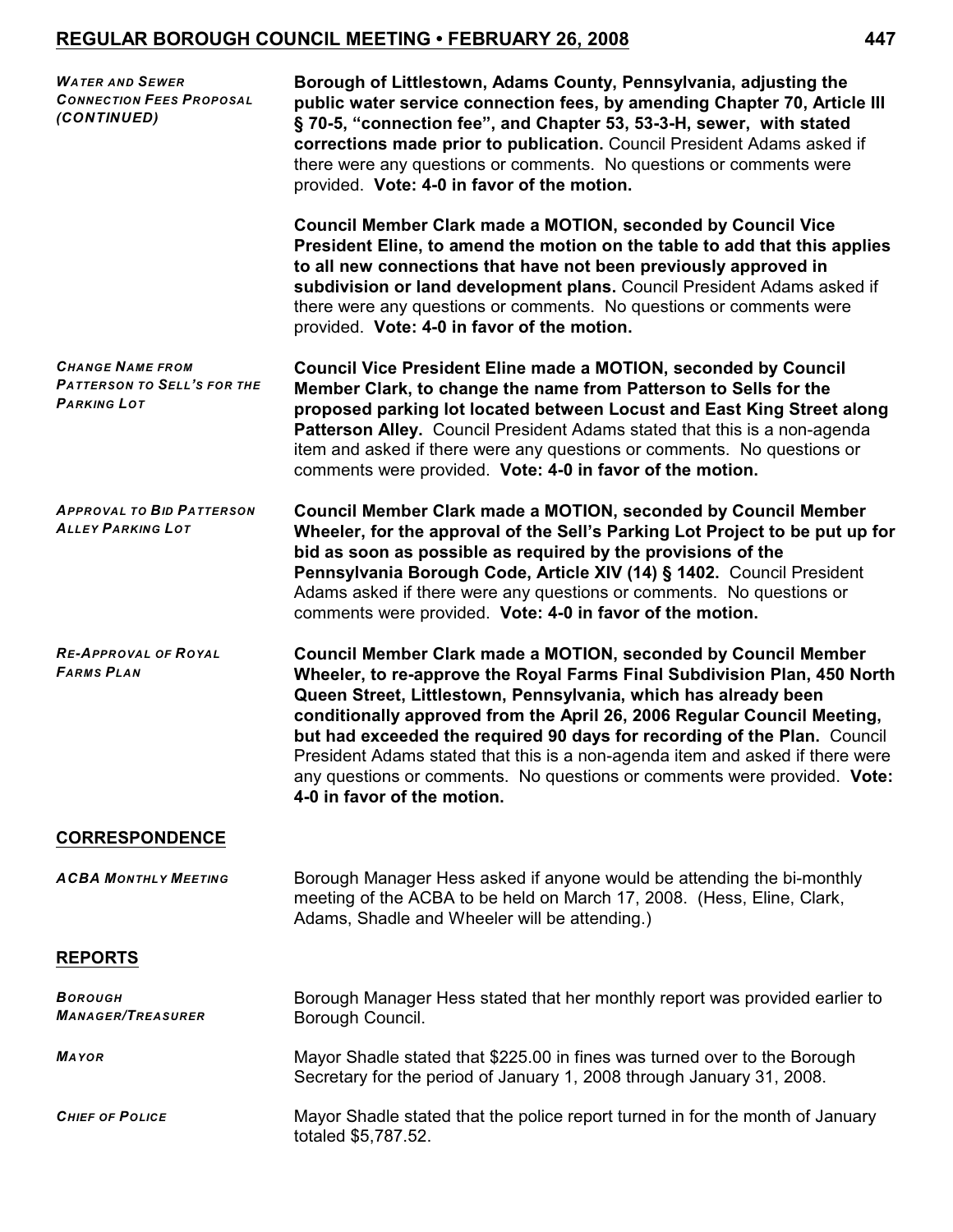| <b>BOROUGH SECRETARY</b>                                                | Borough Secretary Conrad stated that her monthly report was provided earlier<br>to the Borough Council.                                                                                                                                                                                                                                                                                                                                                             |
|-------------------------------------------------------------------------|---------------------------------------------------------------------------------------------------------------------------------------------------------------------------------------------------------------------------------------------------------------------------------------------------------------------------------------------------------------------------------------------------------------------------------------------------------------------|
| <b>BOROUGH DIRECTOR OF PUBLIC</b><br><b>WORKS</b>                       | Borough Director of Public Works Topper provided his monthly report earlier to<br>the Borough Council.                                                                                                                                                                                                                                                                                                                                                              |
| <b>UPDATES</b>                                                          | Borough Director of Public Works Topper provided the following updates:<br>$\triangleright$ Prince Street lights are up and running. They look great.<br>$\triangleright$ The maintenance crew has been working diligently on the PNC<br>building. Everything is running smoothly.<br>$\triangleright$ Quarry - They are moving forward with the quarry. Mike Sneeringer<br>will provide further information in his report.                                         |
|                                                                         | Mr. Topper wanted to point out the excellent job that Dave Arndt and Scott<br>Small did with working in cooperation with the local police departments in<br>reference to a hit-and-run accident.                                                                                                                                                                                                                                                                    |
|                                                                         | Mr. Larry Unger complimented the Maintenance Crew for a marvelous job in<br>cleaning the streets when we had the last couple of snow storms.                                                                                                                                                                                                                                                                                                                        |
| <b>CODE ENFORCEMENT OFFICER</b>                                         | Code Enforcement Officer Arndt provided his monthly report earlier to the<br>Borough Council.                                                                                                                                                                                                                                                                                                                                                                       |
| <b>BOROUGH WATER/SEWER</b><br><b>SUPERVISOR</b>                         | Borough Water/Sewer Supervisor provided his monthly report earlier to the<br>Borough Council. He was unable to provide any further information because<br>he left the meeting for an emergency call.                                                                                                                                                                                                                                                                |
| <b>BOROUGH SOLICITOR</b>                                                | Solicitor White reported that he followed up on the personnel litigation matters<br>that came up during last week's meeting and copies were forwarded to the<br>Borough office.                                                                                                                                                                                                                                                                                     |
|                                                                         | <b>Council Vice President Eline made a MOTION, seconded by Council</b><br>Member Clark, to approve a \$6,000.00 expense that will be paid to the<br>Sheriff's office to proceed to Writ of Execution on three properties with<br>delinquent water and sewer bills. Council President Adams stated that this<br>is a non-agenda item and asked if there were any questions or comments. No<br>questions or comments were provided. Vote: 4-0 in favor of the motion. |
| <b>REPORTS OF BOARDS,</b><br><b>COMMISSION AND</b><br><b>COMMITTEES</b> |                                                                                                                                                                                                                                                                                                                                                                                                                                                                     |
| <b>RECREATION BOARD</b>                                                 | The Recreation Board minutes were provided to Borough Council. No action<br>was necessary on the part of Borough Council.                                                                                                                                                                                                                                                                                                                                           |
| <b>PLANNING COMMISSION</b>                                              |                                                                                                                                                                                                                                                                                                                                                                                                                                                                     |
| <b>ADVERTISEMENT OF ORDINANCE</b><br>- SECTION 801.2A OF ZONING<br>CODE | <b>Council Vice President Eline, made a MOTION seconded by Council</b><br>Member Wheeler, to approve the advertisement of an Ordinance of the<br>Borough of Littlestown, Adams County, Pennsylvania, amending Section<br>801.2A of the Littlestown Zoning Code. Council President Adams asked if<br>there were any questions or comments. No questions or comments were<br>provided. Vote: 4-0 in favor of the motion.                                              |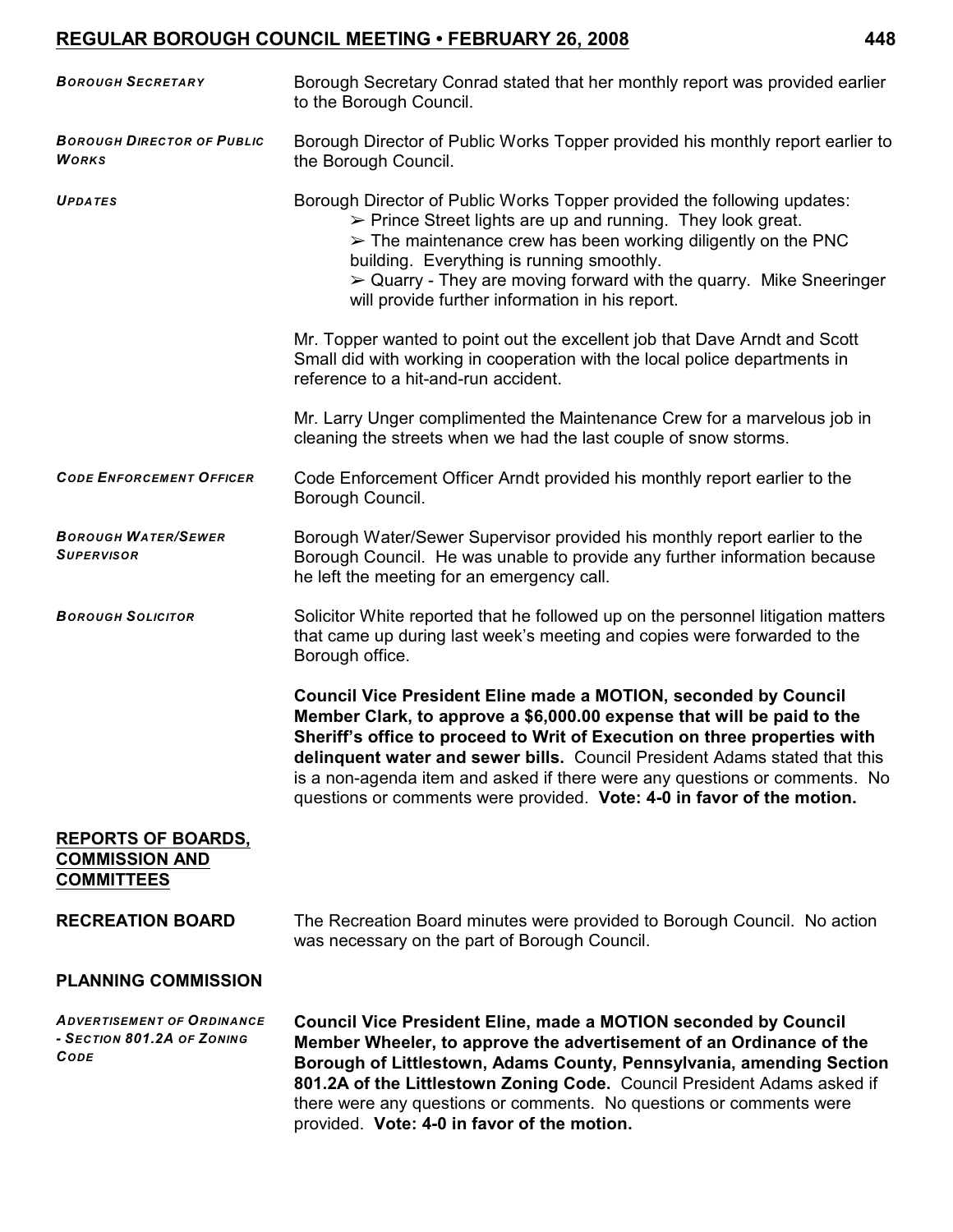| <b>CIVIL SERVICE</b>                                                                | Secretary Conrad stated that there is nothing to report.                                                                                                                                                                                                                                                                                                                                                                                                                                                                                                                                                                                                         |
|-------------------------------------------------------------------------------------|------------------------------------------------------------------------------------------------------------------------------------------------------------------------------------------------------------------------------------------------------------------------------------------------------------------------------------------------------------------------------------------------------------------------------------------------------------------------------------------------------------------------------------------------------------------------------------------------------------------------------------------------------------------|
| <b>COMMUNITY RELATIONS</b>                                                          | Council Member Wheeler stated that he has received positive comments<br>regarding the downtown area. He would also like to produce a brochure to<br>attract more businesses and visitors to Littlestown.                                                                                                                                                                                                                                                                                                                                                                                                                                                         |
| <b>FINANCE COMMITTEE</b>                                                            | Council President Adams stated that there is nothing to report.                                                                                                                                                                                                                                                                                                                                                                                                                                                                                                                                                                                                  |
| <b>FIRE PREVENTION</b><br><b>COMMITTEE</b>                                          | Council Vice President Eline, Committee Chairperson, stated that there was<br>nothing to report.                                                                                                                                                                                                                                                                                                                                                                                                                                                                                                                                                                 |
| <b>HEALTH &amp; SAFETY</b><br><b>COMMITTEE</b>                                      |                                                                                                                                                                                                                                                                                                                                                                                                                                                                                                                                                                                                                                                                  |
| <b>RADIO COMMUNICATIONS</b><br><b>AGREEMENT</b>                                     | <b>Council Member Clark made a MOTION, seconded by Council Member</b><br>Wheeler, for the adoption of the Radio Communications Agreement as<br>set forth by the Adams County Department of Emergency Services where<br>representatives from the departments of The Littlestown Borough,<br>Littlestown Police Department, and Alpha Fire Department have agreed<br>through formal discussion to follow said provisions and rules of the<br>proposed agreement. Council President Adams stated that this is a non-<br>agenda item and asked if there were any questions or comments. No<br>questions or comments were provided. Vote: 4-0 in favor of the motion. |
| <b>AIR CARDS - LITTLESTOWN</b><br><b>POLICE DEPARTMENT</b>                          | <b>Council Member Clark made a MOTION, seconded by Council Vice</b><br>President Eline, to approve the purchase of equipment and services<br>through the Federal Supply Schedule, GSA-FSS, of three (3) Verizon air<br>LAN/WAN cards for three (3) laptops currently installed in the Littlestown<br>Police vehicle fleet at an annual cost not to exceed \$1,200.00 from<br>General Fund Account 01-410-260 (Minor Equipment). Council President<br>Adams stated that this is a non-agenda item and asked if there were any<br>questions or comments. No questions or comments were provided. Vote: 4-0<br>in favor of the motion.                              |
| <b>REPORT ON FLOW TESTING OF</b><br><b>HYDRANTS AND FLUSHING</b><br><b>SCHEDULE</b> | Alpha Fire Chief Sheely has requested that information be provided to him on<br>recent Flow Testing of the Hydrants and the Flushing Schedule. Chief Sheely<br>also requested that he Borough color code the hydrants to correspond with<br>standardized flow rates that are represented in the color code scale. Director of<br>Public Works Topper will meet with the Committee Chairman and they will then<br>schedule a meeting with Chief Sheely to provide and discuss this information.                                                                                                                                                                   |
| <b>PERSONNEL COMMITTEE</b>                                                          | Council Vice President Eline, Committee Chairperson, stated that Council will<br>meet in Executive Session to discuss personnel issues.                                                                                                                                                                                                                                                                                                                                                                                                                                                                                                                          |
| UNION/POLICE CONTRACT<br><b>COMMITTEE</b>                                           | Council President Adams, Committee Chairperson, stated that the Police<br>Union met last week and he will be bringing items to Council at the March<br>Workshop Meeting.                                                                                                                                                                                                                                                                                                                                                                                                                                                                                         |
| <b>PROPERTY &amp; SUPPLY</b><br><b>COMMITTEE</b>                                    | Council Member Clark, Committee Chairperson, gave an update on the 10<br>South Queen Street building. He also provided information on the purchase of<br>a computer CPU to be used as a replacement, if needed.                                                                                                                                                                                                                                                                                                                                                                                                                                                  |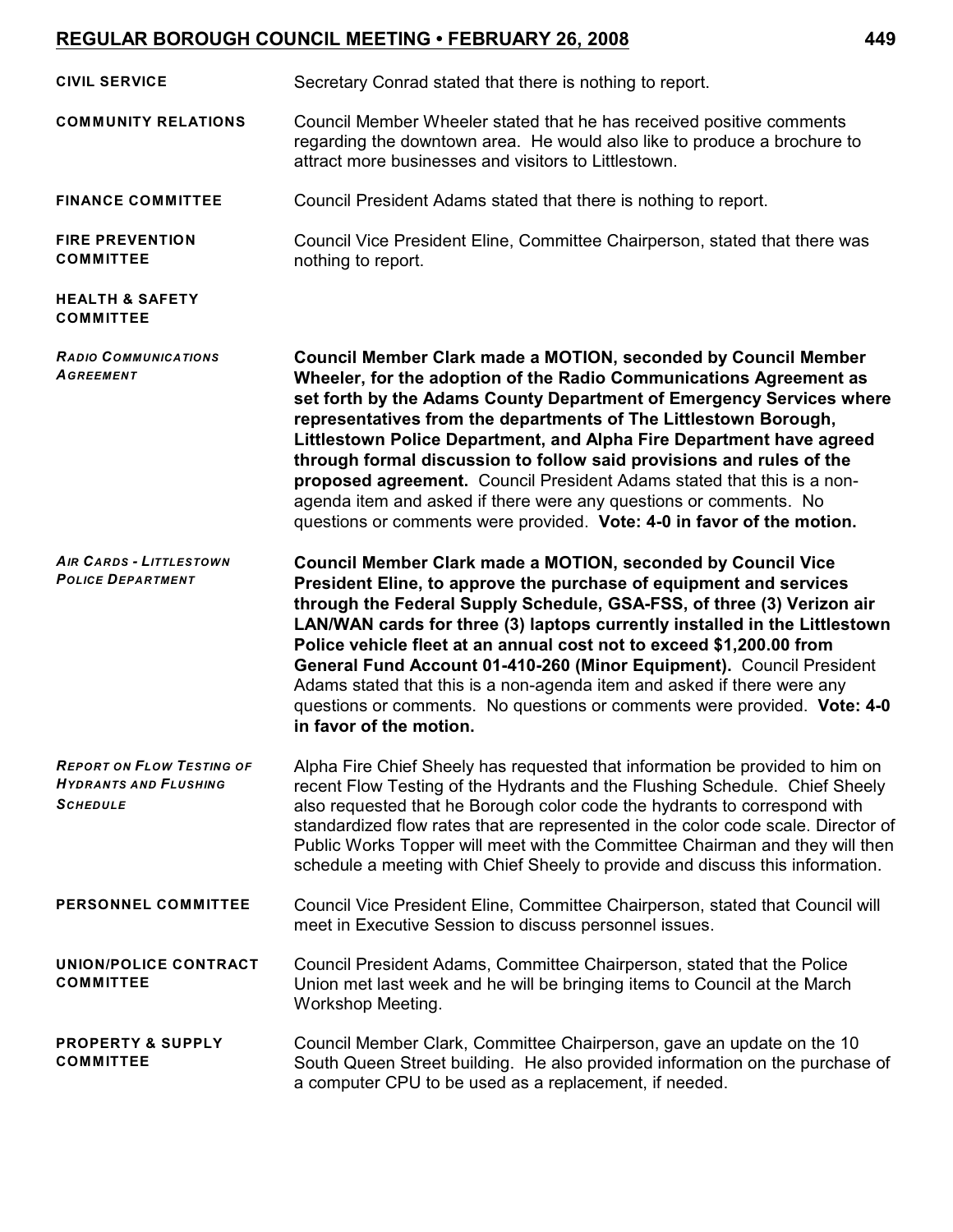| STREETS &        |
|------------------|
| TRANSPORTATION   |
| <b>COMMITTEE</b> |

| <b>SIDEWALKS ON SOUTH</b><br><b>COLUMBUS AVENUE</b>              | Council Member Wheeler, Committee Chairperson, provided information<br>received from residents who expressed a need for sidewalk on South<br>Columbus Avenue. Council Member Clark provided further information on this<br>subject.                                                                                                                                                                                                                                                                                                                                                                                                                                                        |
|------------------------------------------------------------------|--------------------------------------------------------------------------------------------------------------------------------------------------------------------------------------------------------------------------------------------------------------------------------------------------------------------------------------------------------------------------------------------------------------------------------------------------------------------------------------------------------------------------------------------------------------------------------------------------------------------------------------------------------------------------------------------|
|                                                                  | <b>Council Member Wheeler made a MOTION, seconded by Council Member</b><br>Clark, to send a letter to the property owners on South Columbus Avenue<br>in reference to the addition of sidewalks along South Columbus Avenue.<br>Council President Adams stated that this is a non-agenda item and asked if<br>there were any questions or comments. No questions or comments were<br>provided. Vote: 4-0 in favor of the motion.                                                                                                                                                                                                                                                           |
| <b>STREET LIGHTS ON SOUTH</b><br><b>COLUMBUS AVENUE</b>          | Council Vice President Eline asked for an update on the street lights that are<br>located on South Columbus Avenue. These lights are not operating correctly.<br>Director of Public Works Topper stated that a contact was made to Met-Ed and<br>they said it was not their responsibility. The maintenance crew went out and<br>replaced the fuses, checked the wiring and replaced the bulbs. None of these<br>efforts corrected the problem. Mr. Topper has scheduled Swam to come out<br>and take a look at the lights. It is Mr. Topper's hope that the lights will be<br>corrected in the very near future.                                                                          |
| UTILITIES/I&I COMMITTEE                                          | Council Member Mayers, Committee Chairperson, was not present at this<br>meeting so there was nothing to report.                                                                                                                                                                                                                                                                                                                                                                                                                                                                                                                                                                           |
| <b>REGIONAL</b><br><b>COMPREHENSIVE PLAN</b><br><b>COMMITTEE</b> |                                                                                                                                                                                                                                                                                                                                                                                                                                                                                                                                                                                                                                                                                            |
| <b>JOINT COMPREHENSIVE PLAN</b><br><b>PUBLIC HEARNING</b>        | Council Member Clark, Committee Chairperson, provided an update on the<br>Joint Comprehensive Plan Public Hearing. The scheduling of the Public<br>Hearing cannot go forward until all involved municipalities have provided official<br>action at a public meeting of the governing bodies to go forward with<br>scheduling. Union and Germany Townships may have issues with the maps<br>and changes they would like to be made before moving forward with this plan.<br>Mr. Rob Thaeler has been in contact and is still working with Union and<br>Germany Townships to address any issues they may have. Updates on this<br>situation will continue to be provided to Borough Council. |
| YORK/ADAMS TAX<br><b>BUREAU</b>                                  | Council Member Wheeler stated that he has already provided Borough Council<br>with his report.                                                                                                                                                                                                                                                                                                                                                                                                                                                                                                                                                                                             |
| <b>LITTLESTOWN CHAMBER</b><br>OF COMMERCE                        | Council Member Wheeler stated that there is nothing to report.                                                                                                                                                                                                                                                                                                                                                                                                                                                                                                                                                                                                                             |
| <b>ADJOURN FOR</b><br><b>EXECUTIVE</b>                           | Council President Adams announced, at 9:34 p.m. that the Borough Council<br>would adjourn the regular meeting for an Executive Session to discuss<br>personnel matters and litigation.                                                                                                                                                                                                                                                                                                                                                                                                                                                                                                     |
|                                                                  | <b>Council Member Clark, made a MOTION seconded by Council Vice</b><br>President Eline, to go into an Executive Session to discuss personnel<br>matters and litigation. Council President Adams stated that this is a non-                                                                                                                                                                                                                                                                                                                                                                                                                                                                 |